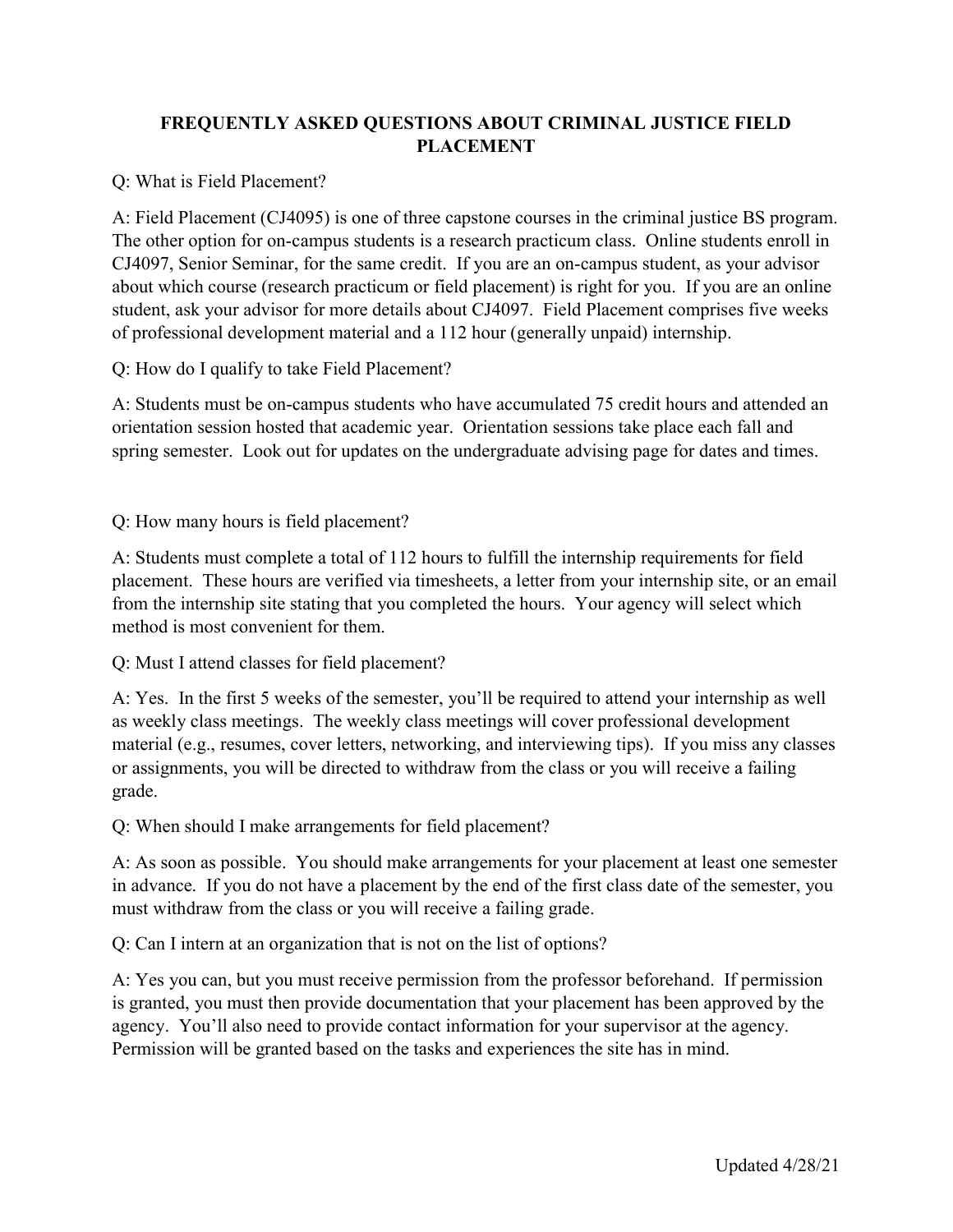Q: How do I get a placement with a federal agency?

A: Internships at federal agencies are harder to find and will often be very competitive. Federal agencies are also reluctant to host interns. Keep a close eye on postings to the undergraduate advising page, as we often post updates for internship opportunities. Otherwise, search the agency's homepage and network to find opportunities. The only federal placement that we are currently sending students to is The Washington Center (www.twc.edu) in Washington, D.C. Speak with your advisor for more information on this internship option. Most students who are successful at finding federal internships are those who started their search over a year in advance. If federal agencies are a career goal for you, get involved in leadership opportunities on campus, attend guest lectures and invited talks by those at these agencies, and reach out to the undergraduate program director early and often.

Q: How do I arrange my placement?

A: Start by looking at the field placement options online and making contact with the organization that you would like to intern with. It is an easy process if you start early enough. If you procrastinate, then we are unable to help you, as many agencies require a background check and slots within agencies will up fast.

Q: Does the field placement coordinator or faculty advisor arrange my placement?

A: No. You are responsible for arranging your placement. Although we handle the applications for select agencies, all other agencies should be contacted by students. We can point you in the right direction if you're struggling with selecting a site that fits your career goals, though.

Q: Must I have a resume and cover letter?

A: Many internship sites are requesting resumes and cover letters of prospective interns. Have your materials reviewed at the career studio prior to submitting. Additionally, all students will be required to have their resume and cover letter created and reviewed by a professional over the course of the class. Have it prepared based on the guidelines provided in class in advance of your meeting.

Q: Do I have to keep a log?

A: Yes, all students must log their hours and activities. This can be done using the log cover sheets provided by your instructor or by having your agency draft a letter or email to the instructor. Your agency will select which option is most convenient for them.

Q: Is there a paper associated with the class?

A: Yes, you must write a 10-page reflection paper as part of the class. The specific requirements will be provided by the instructor in the form of a rubric.